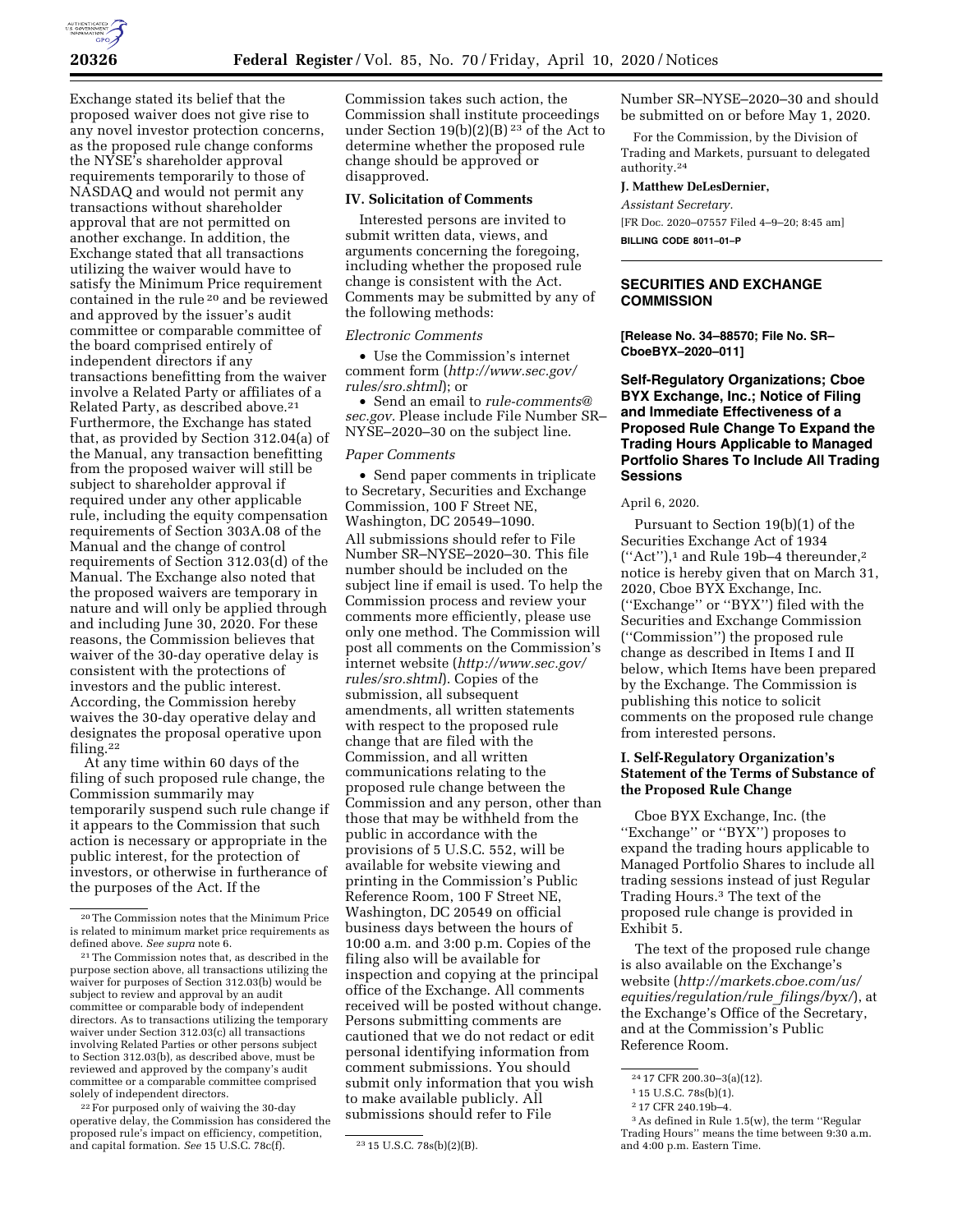# **II. Self-Regulatory Organization's Statement of the Purpose of, and Statutory Basis for, the Proposed Rule Change**

In its filing with the Commission, the Exchange included statements concerning the purpose of and basis for the proposed rule change and discussed any comments it received on the proposed rule change. The text of these statements may be examined at the places specified in Item IV below. The Exchange has prepared summaries, set forth in sections A, B, and C below, of the most significant aspects of such statements.

# *A. Self-Regulatory Organization's Statement of the Purpose of, and Statutory Basis for, the Proposed Rule Change*

#### 1. Purpose

The Exchange adopted new Rule 14.11 for the purpose of permitting trading, pursuant to unlisted trading privileges,4 of Managed Portfolio Shares, which are securities issued by an actively managed open-end management investment company,5 on January 21, 2020.6 Rule 14.11(b)(2) currently provides that transactions in Managed Portfolio Shares will occur only during Regular Trading Hours. On March 23, 2020, Cboe BZX Exchange, Inc. (''BZX''), the listing market for Managed Portfolio Shares, amended its rules to allow Managed Portfolio Shares

5As defined in Rule 14.11(c)(1), the term ''Managed Portfolio Share'' means a security that (a) represents an interest in an investment company registered under the Investment Company Act of 1940 (''Investment Company'') organized as an open-end management investment company, that invests in a portfolio of securities selected by the Investment Company's investment adviser consistent with the Investment Company's investment objectives and policies; (b) is issued in a Creation Unit (as defined in Rule 14.11(c)(6)), or multiples thereof, in return for a designated portfolio of instruments (and/or an amount of cash) with a value equal to the next determined net asset value and delivered to the Authorized Participant (as defined in the Investment Company's Form N– 1A filed with the Commission) through a Confidential Account; (c) when aggregated into a Redemption Unit (as defined in Rule 14.11(c)(7)), or multiples thereof, may be redeemed for a designated portfolio of instruments (and/or an amount of cash) with a value equal to the next determined net asset value delivered to the Confidential Account (as defined in Rule 14.11(c)(4))for the benefit of the Authorized Participant; and (d) the portfolio holdings for which are disclosed within at least 60 days following the end of every fiscal quarter.

6*See* Securities Exchange Act Release No. 88112 (February 3, 2020), 85 FR 7352 (February 7, 2020) (SR–CboeBYX–2020–003).

to trade during all sessions.7 Accordingly, the Exchange is now proposing to change rule 14.11(b)(2) in order to allow for trading in Managed Portfolio Shares during all trading sessions on the Exchange.

The proposed amendment would allow trading in Managed Portfolio Shares during all sessions including the Early Trading Session,<sup>8</sup> the Pre-Opening Session,9 Regular Trading Hours, and the After Hours Trading Session.10 The Exchange notes that Managed Portfolio Shares are currently the only producttype that is not available for trading during all trading sessions on the Exchange. As such, this proposal would allow Managed Portfolio Shares to be traded, pursuant to unlisted trading privileges, on the Exchange in a manner identical to all other products traded on the Exchange.

### 2. Statutory Basis

The Exchange believes the proposed rule change is consistent with the Securities Exchange Act of 1934 (the ''Act'') and the rules and regulations thereunder applicable to the Exchange and, in particular, the requirements of Section 6(b) of the Act.<sup>11</sup> Specifically, the Exchange believes the proposed rule change is consistent with the Section  $6(b)(5)^{12}$  requirements that the rules of an exchange be designed to prevent fraudulent and manipulative acts and practices, to promote just and equitable principles of trade, to foster cooperation and coordination with persons engaged in regulating, clearing, settling, processing information with respect to, and facilitating transactions in securities, to remove impediments to and perfect the mechanism of a free and open market and a national market system, and, in general, to protect investors and the public interest.

In particular, the Exchange believes that allowing Managed Portfolio Shares to trade during all trading sessions on the Exchange will remove impediments to and perfect a national market system by reducing the complexity and potential investor confusion that could be associated with limiting the trading hours for one product type.

10As defined in Rule 1.5(c), the term ''After Hours Trading Session'' shall mean the time between 4:00 p.m. and 8:00 p.m. Eastern Time. 11 15 U.S.C. 78f(b).

Furthermore, the proposal is consistent with a recent changed made by the listing market for Managed Portfolio Shares, BZX, and thus would eliminate complexity and potential investor confusion related to which platforms are offering trading in Managed Portfolio Shares at different times of the day.

## *B. Self-Regulatory Organization's Statement on Burden on Competition*

The Exchange does not believe that the proposed rule change will impose any burden on competition that is not necessary or appropriate in furtherance of the purposes of the Act. The Exchange notes that the proposed rule change, rather, will facilitate the trading of Managed Portfolio Shares in a manner that is consistent with other product types traded on the Exchange as well as on other trading platforms, enhancing competition among market participants, product types, and platforms, to the benefit of investors and the marketplace.

# *C. Self-Regulatory Organization's Statement on Comments on the Proposed Rule Change Received From Members, Participants, or Others*

The Exchange neither solicited nor received comments on the proposed rule change.

# **III. Date of Effectiveness of the Proposed Rule Change and Timing for Commission Action**

Because the foregoing proposed rule change does not: (i) Significantly affect the protection of investors or the public interest; (ii) impose any significant burden on competition; and (iii) become operative for 30 days from the date on which it was filed, or such shorter time as the Commission may designate, it has become effective pursuant to Section  $19(b)(3)(A)$  of the Act<sup>13</sup> and Rule 19b-4(f)(6) thereunder.14

A proposed rule change filed under Rule  $19b-4(f)(6)^{15}$  normally does not become operative for 30 days after the date of the filing. However, pursuant to Rule  $19b-4(f)(6)(iii)$ ,<sup>16</sup> the Commission may designate a shorter time if such action is consistent with the protection of investors and the public interest. The Exchange has asked the Commission to

<sup>4</sup>As noted in Exchange Rule 14.1(a), the Exchange does not list any Equity Securities, as defined in Rule 14.1(a). Therefore, the provisions of Rules 14.2 through 14.11 only allow the trading of such Equity Securities pursuant to unlisted trading privileges.

<sup>7</sup>*See* Securities Exchange Act Release No. 88468 (March 25, 2020) 85 FR 17908 (March 31, 2020) (SR–CboeBZX–2020–028).

<sup>8</sup>As defined in Rule 1.5(ee), the term ''Early Trading Session'' shall mean the time between 7:00 a.m. and 8:00 a.m. Eastern Time.

<sup>9</sup>As defined in Rule 1.5(r), the term ''Pre-Opening Session'' shall mean the time between 8:00 a.m. and 9:30 a.m. Eastern Time.

<sup>12</sup> 15 U.S.C. 78f(b)(5).

<sup>13</sup> 15 U.S.C. 78s(b)(3)(A).

<sup>14</sup> 17 CFR 240.19b–4(f)(6). In addition, Rule 19b– 4(f)(6)(iii) requires a self-regulatory organization to give the Commission written notice of its intent to file the proposed rule change, along with a brief description and text of the proposed rule change, at least five business days prior to the date of filing of the proposed rule change, or such shorter time as designated by the Commission. The Exchange has satisfied this requirement.

<sup>15</sup> 17 CFR 240.19b–4(f)(6).

<sup>16</sup> 17 CFR 240.19b–4(f)(6)(iii).